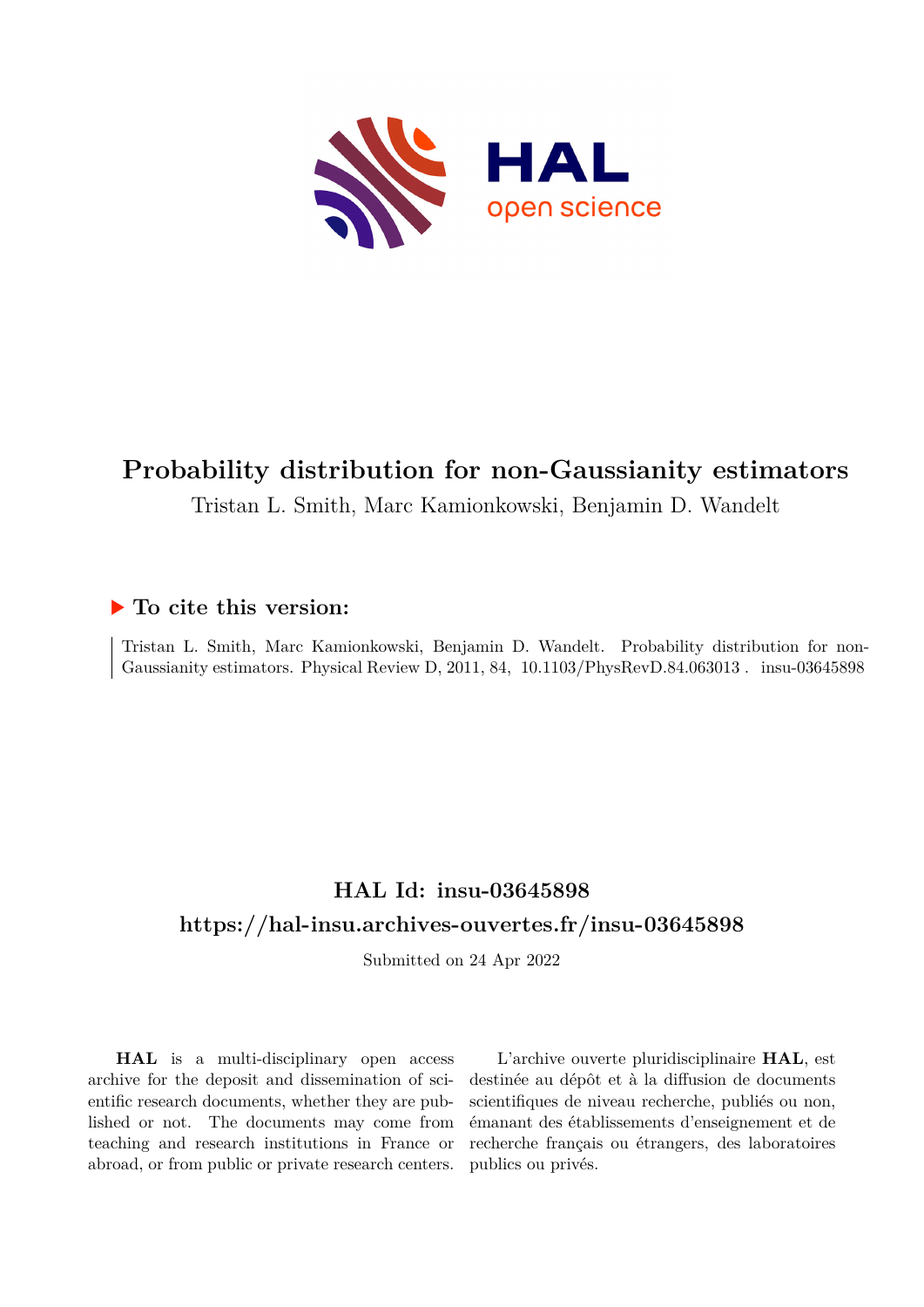#### PHYSICAL REVIEW D 84, 063013 (2011)

### Probability distribution for non-Gaussianity estimators

Tristan L. Smith,<sup>1</sup> Marc Kamionkowski,<sup>2</sup> and Benjamin D. Wandelt<sup>3,4</sup>

<sup>1</sup>Berkeley Center for Cosmological Physics, Physics Department, University of California, Berkeley, California 94720, USA<br><sup>2</sup>California Institute of Tashnology, Mail Code 350, 17, Pasadana, California 01125, USA

California Institute of Technology, Mail Code 350-17, Pasadena, California 91125, USA <sup>3</sup>

 $3$ UPMC Université Paris 06, Institut d'Astrophysique de Paris, 98 bis, boulevard Arago, 75014 Paris, France

 ${}^{4}$ Departments of Physics and Astronomy, University of Illinois at Urbana-Champaign,

1110 West Green Street, Urbana, Illinois 61801, USA

(Received 25 April 2011; published 23 September 2011)

One of the principle efforts in cosmic microwave background (CMB) research is measurement of the parameter  $f_{nl}$  that quantifies the departure from Gaussianity in a large class of nonminimal inflationary (and other) models. Estimators for  $f<sub>nl</sub>$  are composed of a sum of products of the temperatures in three different pixels in the CMB map. Since the number  $\sim N_{\text{pix}}^2$  of terms in this sum exceeds the number  $N_{\text{pix}}$  of measurements these  $\sim N^2$  terms cannot be statistically independent. Therefore, the central limit theor measurements, these  $\sim N_{\text{pix}}^2$  terms cannot be statistically independent. Therefore, the central-limit theorem does not necessarily apply, and the probability distribution function (PDF) for the  $f<sub>nl</sub>$  estimator does not necessarily approach a Gaussian distribution for  $N_{pix} \gg 1$ . Although the variance of the estimators is<br>known the significance of a massurement of f<sub>r</sub> denends on knowledge of the full shape of its PDE. Here known, the significance of a measurement of  $f_{nl}$  depends on knowledge of the full shape of its PDF. Here we use Monte Carlo realizations of CMB maps to determine the PDF for two minimum-variance estimators: the standard estimator, constructed under the null hypothesis  $(f_{nl} = 0)$ , and an improved estimator with a smaller variance for  $f_{nl} \neq 0$ . While the PDF for the null-hypothesis estimator is very nearly Gaussian when the true value of  $f<sub>nl</sub>$  is zero, the PDF becomes significantly non-Gaussian when  $f_{nl} \neq 0$ . In this case we find that the PDF for the null-hypothesis estimator  $\widehat{f}_{nl}$  is skewed, with a long non-<br>Gaussian tail at  $\widehat{f}_{nl}$   $\geq |f_{nl}|$  and less probability at  $\widehat{f}_{nl} \leq |f_{nl}|$  than in the Gaussia Gaussian tail at  $\widehat{f}_{nl} > |f_{nl}|$  and less probability at  $\widehat{f}_{nl} < |f_{nl}|$  than in the Gaussian case. We provide an analytic fit to these PDEs. On the other hand, we find that the PDE for the improved estimator is nearly analytic fit to these PDFs. On the other hand, we find that the PDF for the improved estimator is nearly Gaussian for observationally allowed values of  $f_{nl}$ . We discuss briefly the implications for trispectrum (and other higher-order correlation) estimators.

DOI: [10.1103/PhysRevD.84.063013](http://dx.doi.org/10.1103/PhysRevD.84.063013) PACS numbers: 98.70.Vc, 98.80.Cq

#### I. INTRODUCTION

The simplest single-field slow-roll inflation models predict that primordial perturbations should be nearly Gaussian [1], but with predictably small departures from Gaussianity [2]. This is often quantified through the non-Gaussianity parameter  $f_{nl}$  defined by [3]

$$
\Phi = \phi + f_{\rm nl}(\phi^2 - \langle \phi^2 \rangle), \tag{1}
$$

where  $\Phi$  is the gravitational potential and  $\phi$  a Gaussian random field. Standard single-field slow-roll inflation predicts  $f_{nl} \ll 1$  for the primordial field (although nonlinear evolution of the density field may produce  $f_{nl} \sim 1$  at the time of recombination; see, e.g., Ref. [4]). However, multifield [5] or curvaton [6] models, or models with sharp features [7] or wiggles [8] may produce larger values of  $f_{nl}$ . Measurement of  $f_{nl}$  has thus become one of the pri-<br>mary goals of cosmic microwave background (CMB) and mary goals of cosmic microwave background (CMB) and large-scale-structure (LSS) research. Current limits from the CMB/LSS are in the ballpark of  $|f_{nl}| \le 100$  [9,10]. The plot has thickened with a suggestion [11] (not universally accepted) that the WMAP 3-year data prefer (at the 2.8 $\sigma$  level)  $f_{nl} \neq 0$ , with a best-fit value  $f_{nl} \approx 80$  (a less significant result of 1.5 $\sigma$  is found in an analysis of the most significant result of  $1.5\sigma$  is found in an analysis of the most<br>recent WMAP data release [91]. The Planck satellite [12] is recent WMAP data release [9]). The Planck satellite [12] is expected to achieve a sensitivity of  $f_{nl} \sim 5$ .

In this paper, we address the following question: What is the probability distribution function (PDF)  $P(\widehat{f}_{nl})$  for an estimator  $\widehat{f}_{nl}$  that is constructed from a CMB map? If the PDE denotes from the Gaussian distribution that is often PDF departs from the Gaussian distribution that is often assumed, then the 99.7% confidence-level (C.L.) interval for  $f_{nl}$  may be different than 3 times the standard deviation for  $f_{nl}$ . The interpretation of measurements thus requires knowledge of this PDF.

The question arises as the theory predicts not only the *mean* value of the estimator  $\widehat{f}_{nl}$ , but it also makes a prediction for the detailed functional form of the PDF  $P(\widehat{f}_{nl})$ . The consistency of a given measurement of  $\widehat{f}_{nl}$  with a theoretical prediction for  $f_{nl}$  denends on knowledge of theoretical prediction for  $f_{nl}$  depends on knowledge of the shape of  $P(\widehat{f}_{nl})$ . Thus, for example, we often evaluate<br>or forecast the standard error  $\sigma_c$ , with which a given or forecast the standard error  $\sigma_{f_n}$  with which a given measurement will recover the true value of  $f_{nl}$  and then simply assume that the error is Gaussian. If so, then with  $\sigma_{f_{nl}} = 10$ , for example, a measurement of  $\widehat{f}_{nl} = 30$  would represent a 3 $\sigma$  departure from  $f_{nl} = 0$  and a measurement  $\widehat{f}_{nl} = 0$  would represent a  $3\sigma$  departure from  $f_{nl} = 30$ .<br>However if the PDF depends on the true value f, and if However, if the PDF depends on the true value  $f_{nl}$ , and if that distribution is non-Gaussian, then it may be that a measurement  $\widehat{f}_{nl} = 30$  could easily be consistent with a true value  $f_{\text{nl}} = 0$ , while a measurement  $\widehat{f}_{\text{nl}} = 0$  could be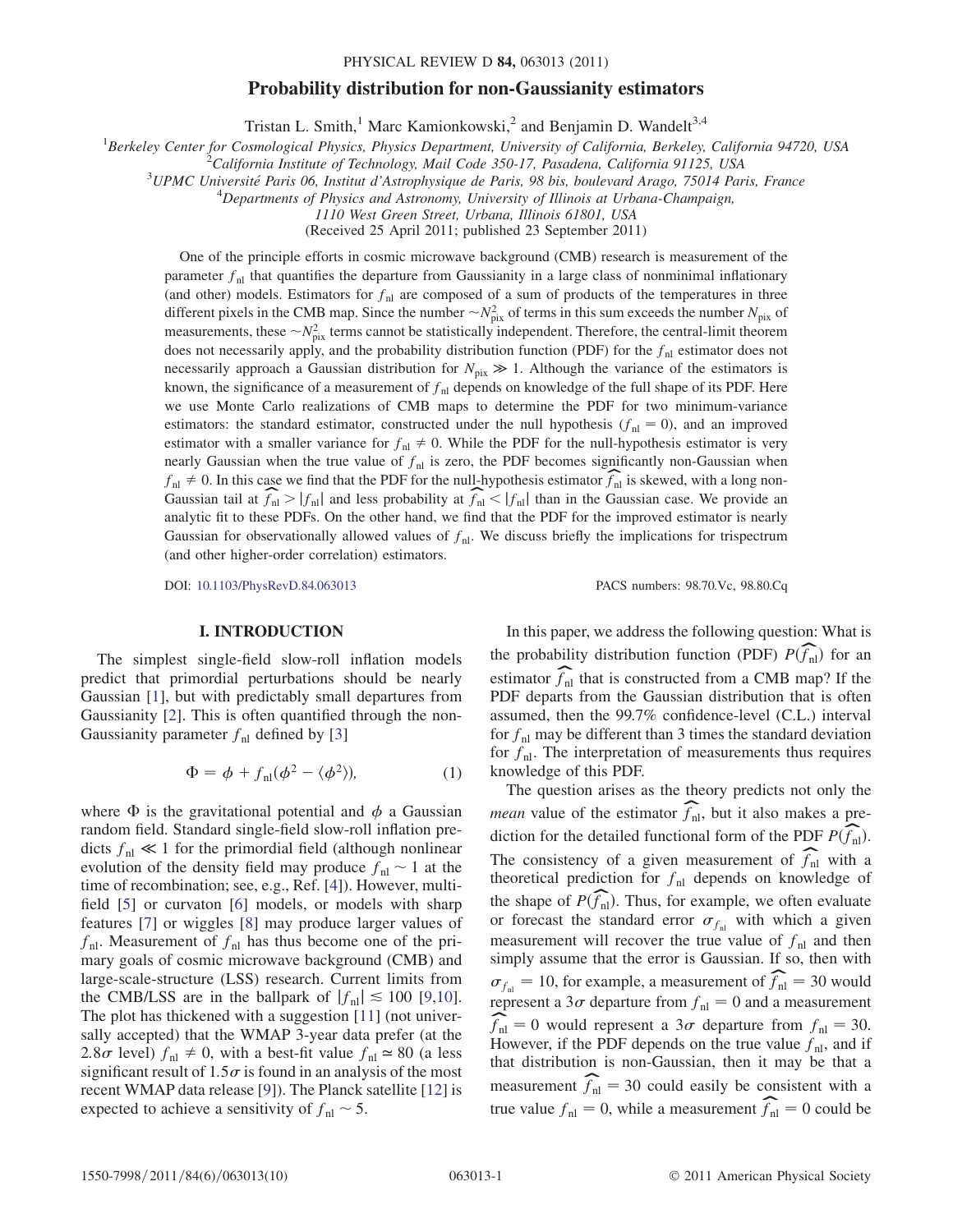inconsistent with  $f_{nl} = 30$  with a confidence greater than " $3\sigma$ ." We will see below that something similar to this actually occurs with measurements of f, actually occurs with measurements of  $f_{nl}$ .

This question is particularly important for measurements of non-Gaussianity (as opposed, for example, for the CMB power spectrum), because  $\widehat{f}_{nl}$  is a sum over products of three temperature measurements (unlike the power spectrum, which sums over squares of temperature measurements). Suppose the temperature is measured in  $N_{\text{pix}}$  pixels. There are then  $\sim N_{\text{pix}}^2$  terms in the  $f_{\text{nl}}$  estimator (often restrictions imposed by estimator). While (after restrictions imposed by statistical isotropy). While these terms may have zero covariance, they are not statistically independent; there is no way to construct  $N_{\text{pix}}^2$ statistically independent quantities from  $N_{\text{pix}}$  measure-<br>meats. The conditions required for the validity of the ments. The conditions required for the validity of the central-limit theorem are therefore not met, and  $P(\widehat{f}_{nl})$ <br>will not necessarily approach a Gaussian in the  $N \to 1$ will not necessarily approach a Gaussian in the  $N_{\text{pix}} \gg 1$ limit.

The PDF can be obtained from Monte Carlo simulations, but the simulations are very computationally intensive (e.g., see Ref. [13]). The number of Monte Carlo realizations is thus usually limited to the number,  $\leq 1000$ , required to determine a 99.7% C.L. detection or sometimes even fewer if it is just the variance that is being estimated. Although with only 1000 realizations the results shown in Fig. 8 of Ref. [13] show hints of a non-Gaussian PDF, simulations done up until now do not include enough realizations to precisely map the functional form of  $P(\widehat{f}_{nl})$ . The number of realizations required to ultimately man the  $4\sigma$ ,  $5\sigma$ , etc. ranges will be probibitive, especially map the  $4\sigma$ ,  $5\sigma$ , etc. ranges will be prohibitive, especially since the simulations will need to be rerun repeatedly to since the simulations will need to be rerun repeatedly to determine how the error ranges depend on cosmological parameters, instrument-noise properties, scanning strategies, etc., and they then must be run for multiple theoretical values  $f_{nl}$ .

Work along these lines was begun in Ref. [14], wherein it was shown that the variance of the distribution  $P(f_{nl})$ It was shown that the variance of the distribution  $P(f_{nl})$ <br>may have a strong dependence on the true underlying value of  $f_{nl}$ . More precisely, they evaluated the variance of the estimator designed to have the minimum variance under the null hypothesis  $f_{nl} = 0$  (which we refer to frequently below as the ''null-hypothesis minimum-variance'' estimator, or NHMV estimator), and showed that the variance of this NHMV estimator increases as  $f_{\text{nl}}^2$  increases. They then constructed an alternative estimator  $\widehat{f}_{nl}^n$ , which we call the  $\text{CSZ}$  estimator,<sup>1</sup> which has a PDF with a variance that saturates the Cramer-Rao bound up to corrections of order

 $f_{nl}^2$ . Still, as we have argued above, the consistency of a hypothesis with a measurement requires full knowledge of hypothesis with a measurement requires full knowledge of the PDF of whatever estimator is used in the analysis.

To address these questions, we calculate the PDF for an ideal (no-noise) map to understand the irreducible PDF introduced simply by cosmic variance under the Sachs-Wolfe approximation and on a flat sky. We hope that lessons learned about  $P(\widehat{f}_{nl})$  in this ideal case may help<br>interpret and understand current/forthcoming results and interpret and understand current/forthcoming results and assess the validity of full-experiment simulations.

We calculate these PDFs by using Monte Carlo realizations of numerous no-noise flat-sky CMB maps. The first order of business with a map will be to determine whether a given map is consistent or inconsistent with the null hypothesis  $f_{nl} = 0$ . Therefore, we first calculate the PDF that arises if  $f<sub>nl</sub>$  does indeed vanish, for the NHMV estimator  $\widehat{f}_{nl}$ , and we also calculate the PDF that arises if the true<br>value of f, is nonzero. We provide an applytic fit for these value of  $f_{nl}$  is nonzero. We provide an analytic fit for these PDFs in Eq. (21). If the evidence from such a measurement were to show that  $f_{nl}$  is nonzero, then the next step would be to apply the CSZ estimator  $\widehat{f}_{nl}^n$  for  $f_{nl} \neq 0$  [14] to obtain a more precise value for  $f<sub>nl</sub>$  or to test consistency of the data with a specific nonzero value of  $f_{nl}$ . We therefore follow by calculating the PDF for these improved non-nullhypothesis estimators.

We find that, besides having a variance that increases with  $f_{\text{nl}}^2$ , the PDF of the NHMV can have a significantly<br>non-Gaussian, shape, when  $f_{\text{u}} \neq 0$ , with a long nonnon-Gaussian shape when  $f_{nl} \neq 0$  with a long non-Gaussian tail for  $\widehat{f}_{nl} > |f_{nl}|$  and less probability at  $\widehat{f}_{nl} < |f_{nl}|$  than in the Gaussian case. As an example,<br>taking  $f_{nl} = 100$  for an experiment which measures multitaking  $f_{nl} = 100$  for an experiment which measures multipoles out to  $l_{\text{max}} = 3000$  (such as the Planck satellite [12]) and assuming a Gaussian PDF for the NHMV this experiment measures  $74 \le \widehat{f}_{nl} \le 148$  at the 99.7% C.L.; the actual PDF shows that this experiment measures  $68 \le$  $\widehat{f}_{nl} \le 143$  at the 99.7% C.L. Applying the CSZ estimator<br>to the data we find it has a PDF which is well approximated to the data we find it has a PDF which is well approximated by a Gaussian with  $\widehat{f}_{nl} = 100 \pm 12.5$  at 99.7% C.L.<br>This paper is organized as follows. In Sec. II we con-

struct the standard minimum-variance estimator  $\widehat{f}_{nl}$  under<br>the null hypothesis  $f_{nl} = 0$  and discuss why the PDE for the null hypothesis  $f_{nl} = 0$  and discuss why the PDF for this estimator is not necessarily Gaussian, even in the limit of a large number of pixels. In Sec. III A we use Monte Carlo calculations to evaluate the PDF  $P(\widehat{f}_{nl})$  for this estimator if the null hypothesis is indeed valid for this estimator if the null hypothesis is indeed valid, i.e., if  $f_{nl}$  is indeed zero. We find that the PDF in this  $f_{\text{nl}} = 0$  case is well approximated by a Gaussian, for  $N \rightarrow 1$  even though the central-limit theorem does not  $N_{\text{pix}} \gg 1$ , even though the central-limit theorem does not apply. In Sec. III B, we calculate the PDF assuming that the null hypothesis is not valid, i.e., if  $f_{nl} \neq 0$ . We find the PDFs in this case can be highly non-Gaussian, skewed to large  $|\widehat{f}_{nl}|$ , with long large- $\widehat{f}_{nl}$  non-Gaussian tails and

<sup>&</sup>lt;sup>1</sup>We note that the CSZ estimator, which is defined under the Sachs-Wolfe approximation, has yet to be generalized so that it can be applied to actual data. On the other hand a Bayesian approach, discussed in Ref. [15], allows for an  $f<sub>nl</sub>$  inference that saturates the Cramer-Rao bound even in the presence of non-Gaussianity.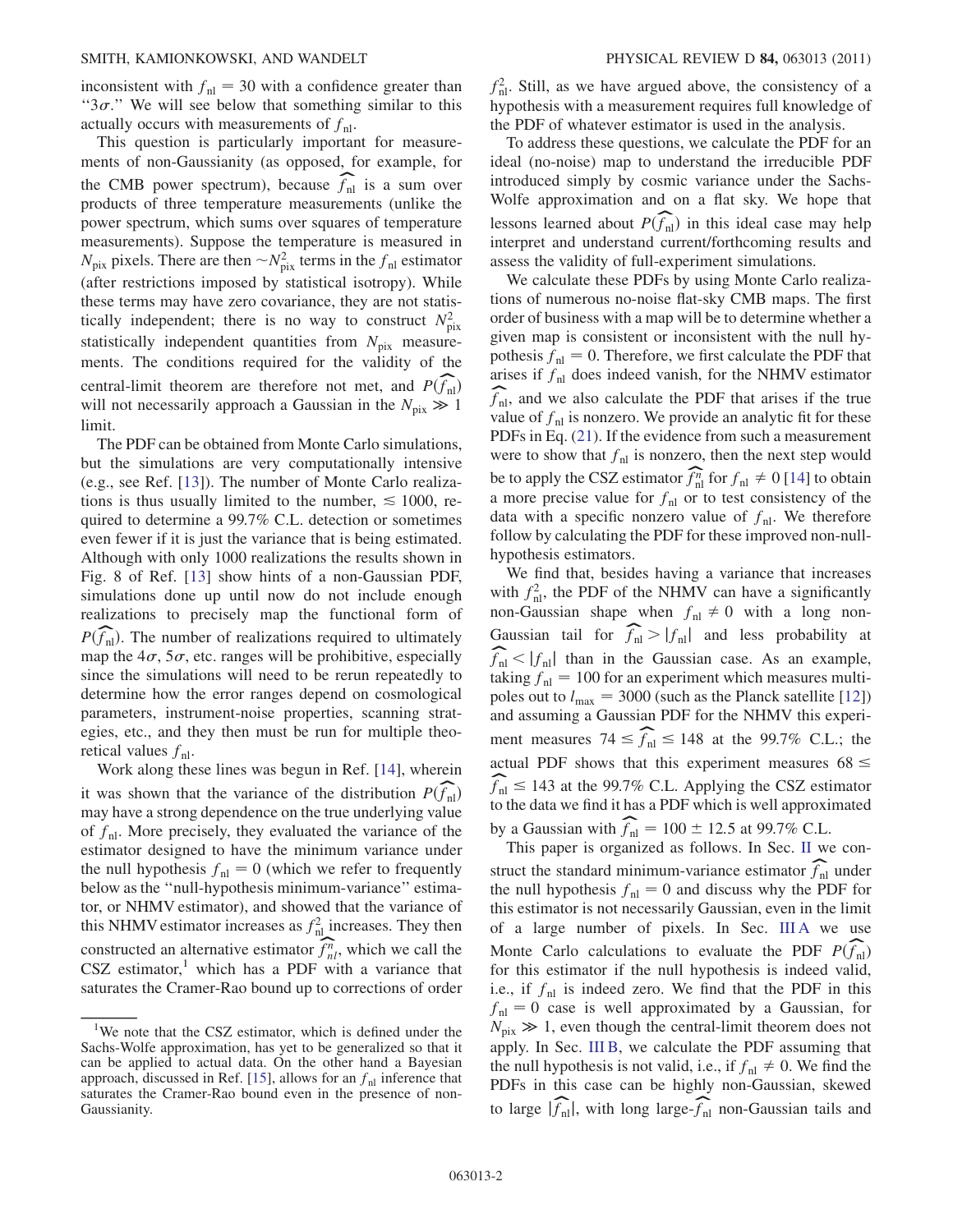less likelihood at  $\widehat{f}_{nl} \leq |f_{nl}|$  relative to the Gaussian distribution of the same variance. We provide fitting fordistribution of the same variance. We provide fitting formulas for the PDF as a function of the estimator  $\widehat{f}_{nl}$ , the true value of  $f_{nl}$  and the maximum multipole moment l true value of  $f_{nl}$ , and the maximum multipole moment  $l_{max}$ of the map. In Sec. IV we discuss the PDF of the CSZ estimator. We show that this estimator is well approximated by a Gaussian for values of  $f<sub>nl</sub>$  still allowed by observations. In Sec. V we summarize and discuss some possible implications of the work for other bispectra and also for the trispectrum and other higher-order statistics. Appendix A discusses the computational techniques we used in order to perform our Monte Carlo simulations.

#### II. NON-GAUSSIANITY ESTIMATORS

#### A. Formalism

We assume a flat sky to avoid the complications (e.g., spherical harmonics, Clebsch-Gordan coefficients, Wigner  $3j$  and  $6j$  symbols, etc.) associated with a spherical sky, and we further assume the Sachs-Wolfe approximation. We denote the fractional temperature perturbation at position  $\dot{\theta}$ on a flat sky by  $T(\hat{\theta})$  and refer to it hereafter simply as the temperature.

The field  $T(\vec{\theta})$  has a power spectrum  $C_l$  given by

$$
\langle T_{\vec{l}_1} T_{\vec{l}_2} \rangle = \Omega \delta_{\vec{l}_1 + \vec{l}_2, 0} C_l, \tag{2}
$$

where  $\Omega = 4\pi f_{\rm sky}$  is the survey area (in steradian),

$$
T_{\vec{l}} = \int d^2 \vec{\theta} e^{-i\vec{l}\cdot\vec{\theta}} T(\vec{\theta}) \simeq \frac{\Omega}{N_{\text{pix}}} \sum_{\vec{\theta}} e^{-i\vec{l}\cdot\vec{\theta}} T(\vec{\theta}) \tag{3}
$$

is the Fourier transform of  $T(\vec{\theta})$ , and  $\delta_{\vec{l}_1+\vec{l}_2,0}$  is a Kronecker delta that sets  $\vec{l}_1 = -\vec{l}_2$ . The power spectrum for  $T(\vec{\theta})$  is given by

$$
C_l = \frac{2\pi A}{l^2},\tag{4}
$$

where the amplitude,  $A \approx 10^{-10}$ . The bispectrum  $B(l_1, l_2, l_3)$  is defined by

$$
\langle T_{\vec{l}_1} T_{\vec{l}_2} T_{\vec{l}_3} \rangle = \Omega \delta_{\vec{l}_1 + \vec{l}_2 + \vec{l}_3,0} B(l_1, l_2, l_3). \tag{5}
$$

The Kronecker delta insures that the bispectrum is defined only for  $\vec{l}_1 + \vec{l}_2 + \vec{l}_3 = 0$ , i.e., only for triangles in Fourier space. Statistical isotropy then dictates that the bispectrum depends only on the magnitudes  $l_1$ ,  $l_2$ , and  $l_3$  of the three sides of this Fourier triangle.

#### B. The null-hypothesis minimum-variance estimator

We now review how to construct the minimum-variance estimator for  $f_{nl}$  under the null hypothesis. This is the quantity that one would first determine from the data to check for consistency of the measurement with the null hypothesis  $f_{\rm nl} = 0$ .

From Eq. (5), each triangle  $\vec{l}_1 + \vec{l}_2 + \vec{l}_3 = 0$  gives an estimator,

$$
(\widehat{f}_{\rm nl})_{123} = \frac{T_{\vec{l}_1} T_{\vec{l}_2} T_{\vec{l}_3}}{\Omega B(l_1, l_2, l_3) / f_{\rm nl}},\tag{6}
$$

and under the null hypothesis this has a variance proportional to

$$
\frac{\Omega^3 C_{l_1} C_{l_2} C_{l_3}}{[\Omega B(l_1, l_2, l_3)/f_{\rm nl}]^2}.
$$
\n(7)

The null-hypothesis minimum-variance estimator is constructed by adding all of these estimators with inversevariance weighting. It is [16,17]

$$
\widehat{f}_{\rm nl} \equiv \sigma_{f_{\rm nl}}^2 \sum_{\vec{l}_1 + \vec{l}_2 + \vec{l}_3 = 0} \frac{T_{\vec{l}_1} T_{\vec{l}_2} T_{\vec{l}_3} B(l_1, l_2, l_3) / f_{\rm nl}}{6\Omega^2 C_{l_1} C_{l_2} C_{l_3}},
$$
(8)

and it has inverse variance,

$$
\sigma_{f_{\rm nl}}^{-2} = \sum_{\vec{l}_1 + \vec{l}_2 + \vec{l}_3 = 0} \frac{[B(l_1, l_2, l_3)/f_{\rm nl}]^2}{6\Omega C_{l_1} C_{l_2} C_{l_3}}.
$$
(9)

#### C. Non-Gaussianity of the PDF

If the number of pixels in the CMB map is  $N_{pix}$ , then there are also  $N_{\text{pix}}$  statistically independent  $T_{\vec{l}}$ . But there are a much larger number  $\propto N^2$  of triplate  $T_{\vec{l}}$ ,  $T_{\vec{l}}$ , included much larger number,  $\propto N_{\text{pix}}^2$ , of triplets  $T_{\bar{l}_1} T_{\bar{l}_2} T_{\bar{l}_3}$ , included<br>in the estimator lef. Eq. (2)] and so the number of individual in the estimator [cf., Eq. (8)], and so the number of individual ''data points'' (i.e., triplets) used in the minimumvariance estimator scales similar to  $N_{\text{pix}}^2 \gg N_{\text{pix}}$ . Since the number of terms included in the estimator is greater than the number of independently measured data points the standard central-limit theorem does not apply. Thus, we cannot assume that the PDF of the estimator will approach a Gaussian in the  $N_{\text{pix}} \rightarrow \infty$  limit.

This contrasts with the estimator  $\hat{C}_l \propto \sum |T_{\bar{l}}|^2$  of the power spectrum  $C_l$ . While the PDF for  $\hat{C}_l$  is not necessarily  $C_{\text{quasi}}$  (it has a  $\alpha^2$  distribution) it is the sum of the Gaussian (it has a  $\chi^2_{2l+1}$  distribution), it is the sum of the squares of statistically independent quantities. The centralsquares of statistically independent quantities. The centrallimit theorem therefore applies, and the distribution for  $\hat{C}_l$ <br>deep indeed anywards a Gaussian for large *l*. The real large does indeed approach a Gaussian for large l. The problems we address here for  $f_{nl}$  estimators parallel those discussed in the literature for the quadrupole moment  $C_2$ , as the distribution for quadrupole-moment estimators will be highly non-Gaussian and will also depend on the underlying theory (see, e.g., Ref. [18]).

# III. THE PDF OF  $\widehat{f}_{\mathrm{nl}}$  for the local model

We now restrict our attention to a family of non-Gaussian models in which the temperature  $T(\hat{\theta})$  has a non-Gaussian component; i.e.,

$$
T(\vec{\theta}) = t(\vec{\theta}) + 3f_{\text{nl}}\{[t(\vec{\theta})]^2 - \langle [t(\vec{\theta})]^2 \rangle\},\tag{10}
$$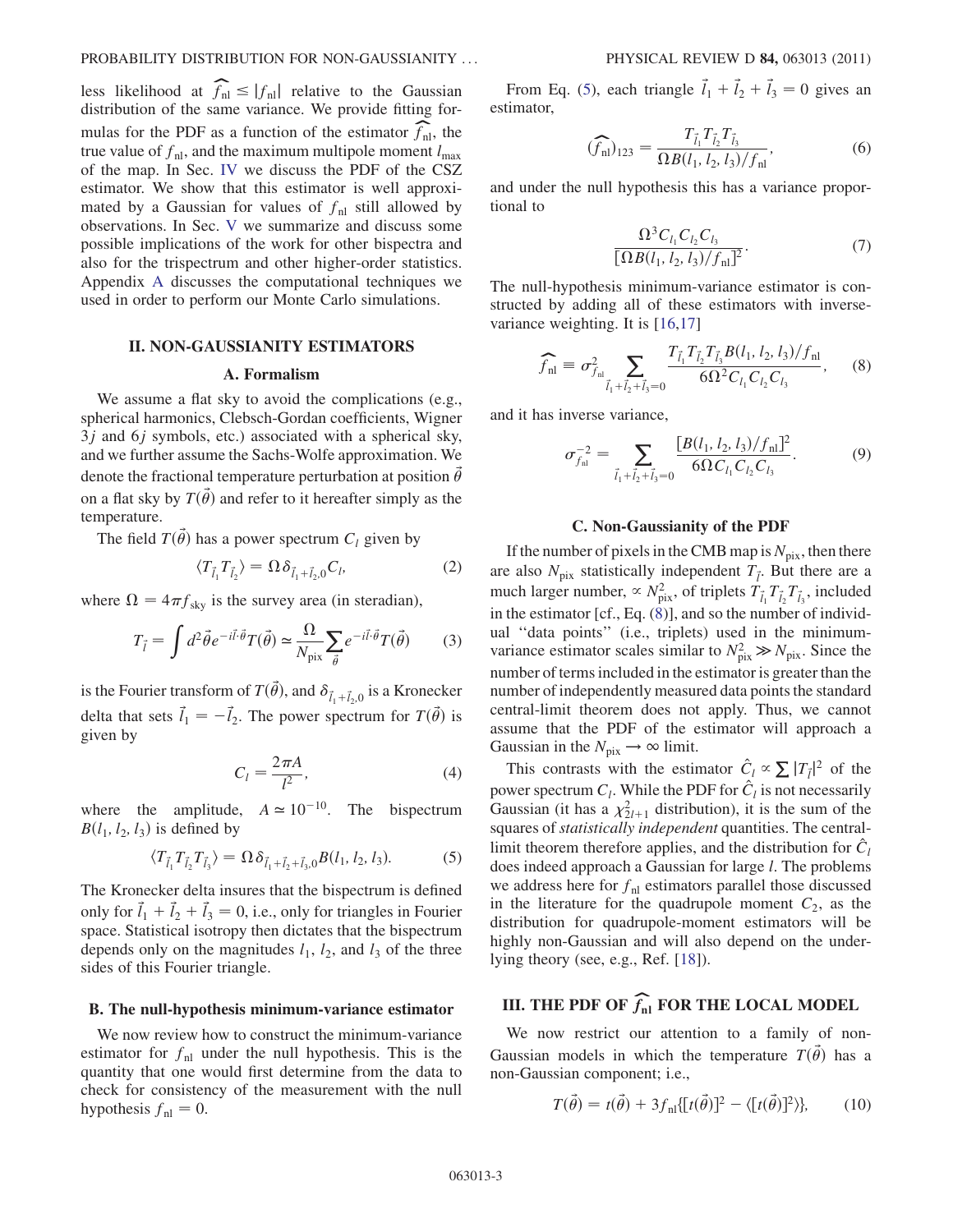where  $t(\theta)$  is a Gaussian random field with a power spectrum  $C_l$  given in Eq. (4). To zeroth order in  $f_{nl}$ , the power spectrum and correlation function for  $T(\hat{\theta})$  are the same as those for  $t(\vec{\theta})$ . Note that  $T(\vec{\theta})$  is, strictly speaking, the temperature fluctuation, so  $\langle T(\vec{\theta}) \rangle = 0 = T_{\vec{l}=0}$ . The bispectrum for this model is

$$
B(l_1, l_2, l_3) = 6f_{\rm nl}(C_{l_1}C_{l_2} + C_{l_1}C_{l_3} + C_{l_2}C_{l_3}).
$$
 (11)

The temperature Fourier coefficients can be written  $T_{\tilde{l}} = t_{\tilde{l}} + \tilde{f}_{\text{nl}} \delta t_{\tilde{l}}^2$  with

$$
\delta t_{\tilde{l}}^2 \equiv \frac{3}{\Omega} \sum_{\tilde{l}} t_{\tilde{l}-\tilde{l}} t_{\tilde{l}'} \tag{12}
$$

Formally, the sum goes from  $0 < |\vec{l}'| \le \infty$ , but for a finite-<br>resolution man, the sum is truncated at some *l* such that resolution map, the sum is truncated at some  $l_{\text{max}}$  such that the number of Fourier modes equals the number of data points.

We now proceed to evaluate  $P(\widehat{f}_{nl}; f_{nl}, l_{max})$ , the PDF<br>of arises if the true value is f, for the NHMV estimator that arises if the true value is  $f_{nl}$  for the NHMV estimator  $\widehat{f}_{\text{nl}}$  and for a map with  $l_{\text{max}}$ . To do so, we generated large numbers of Monte Carlo realizations of maps according to numbers of Monte Carlo realizations of maps according to Eq. (12), for some assumed value of  $f_{nl}$ , and then applied the estimator in Eq. (8) to these maps. Each map is simulated in harmonic space from  $l_{\min} = 2$  up to a maximum multipole  $l_{\text{max}}$ . In order to produce a large number of realizations we reexpressed the generation of maps and implementation of the estimator in terms of fast Fourier transforms as discussed in Appendix A.

# A. The PDF of the null-hypothesis minimum-variance estimator with  $f_{nl} = 0$

First we consider the shape of  $P(\widehat{f}_{nl}; f_{nl} = 0, l_{max})$ , the DF for the NHMV estimator in Eq. (8) applied to a purely PDF for the NHMV estimator in Eq. (8) applied to a purely Gaussian ( $f<sub>nl</sub> = 0$ ) map. To do this we generated 10<sup>6</sup> Gaussian realizations and applied the estimator in Eq. (8) to generate a histogram of values of  $\widehat{f}_{nl}$ . From this histogram we determined  $P(\widehat{f}_{nl}; f_{nl} = 0, l_{max})$  out to 4 times the root variance as shown in Fig. 1 root variance, as shown in Fig. 1.

First we note that our simulations verify that the variance of the distribution for the null case is well approximated by the analytic expression [16,17],

$$
\sigma_{f_{\rm nl}}^2 \approx \frac{1}{72Al_{\rm max}^2 \ln(l_{\rm max})}.\tag{13}
$$

Additionally our simulations show that out to at least 4 times the root variance, the PDF  $P(\widehat{f}_{nl}; f_{nl} = 0, l_{max})$  is well approximated by a Gaussian for  $l > 25$  even well approximated by a Gaussian for  $l_{\text{max}} \geq 25$ , even though the conditions for the central-limit theorem to apply are not satisfied. Therefore, a measurement of  $\widehat{f}_{nl}$  that differed from 0 at more than 3 times the root variance differed from 0 at more than 3 times the root variance would indeed constitute a ''99.7% confidence-level'' inconsistency with the  $f_{nl} = 0$  hypothesis.



FIG. 1 (color online). Numerical evaluations of  $P(\widehat{f}_{nl}; f_{nl} = 0, l$ ). The left (right) two panels show the PDF for  $l = 5$ 0,  $l_{\text{max}}$ ). The left (right) two panels show the PDF for  $l_{\text{max}} = 5$ and  $l_{\text{max}} = 25$  for 10<sup>6</sup> realizations for a scale-invariant power spectrum. In all panels the PDF has been normalized to have a unit variance, and the corresponding Gaussian PDF (with the same variance) is shown as the red dashed curve. As  $l_{\text{max}}$  gets larger, the PDF tends toward a Gaussian. This is not guaranteed by the central-limit theorem since the majority of the terms that appear in the estimator are not statistically independent.

## B. The PDF of the null-hypothesis minimum-variance estimator with  $f_{nl} \neq 0$

We now consider the form of  $P(\widehat{f}_{\text{nl}}; f_{\text{nl}}, l_{\text{max}})$  when  $t \neq 0$  the PDF for the null-hypothesis minimum $f_{nl} \neq 0$ , the PDF for the null-hypothesis minimum-<br>variance estimator if the null hypothesis is in fact not valid variance estimator if the null hypothesis is in fact not valid. In this case, the non-Gaussian statistics of the  $T_i$ 's impart some non-Gaussianity to the  $\widehat{f}_{nl}$  PDF.

In Fig. 2 we show  $P(\widehat{f}_{nl}; f_{nl}, l_{max})$  calculated using  $10^6$ <br>alizations with  $f_{nl} = 1500$  and  $l_{nl} = 25$  Clearly the realizations with  $f_{nl} = 1500$  and  $l_{max} = 25$ . Clearly the PDF in this case is highly non-Gaussian.

Non-Gaussianity of  $P(\widehat{f}_{nl}; f_{nl}, l_{max})$  for a central value  $f_{nl} \neq 0$  may be significant for the interpretation of data.<br>Suppose for example that a CMB measurement returns Suppose, for example, that a CMB measurement returns  $f_{\text{nl}} = 0$  with a root variance  $\sigma_{f_{\text{nl}}} = 40$ . If the PDF was assumed to be Gaussian the measurement  $\widehat{f}_{nl} = 0$  would<br>rule out  $f_{nl} = 100$  at the 2.5 $\sigma$  level, but given the asymrule out  $f_{nl} = 100$  at the 2.5 $\sigma$  level, but given the asymmetric PDF of Fig. 2 it may rule out  $f_1 = 100$  at a much metric PDF of Fig. 2 it may rule out  $f_{nl} = 100$  at a much higher significance.

In order to better understand the origin of the non-Gaussian PDF, it is useful to expand the minimum-variance estimator in Eq. (8) to linear order in  $f<sub>nl</sub>$  [14]:

$$
\widehat{f}_{\rm nl} \approx E_0 + f_{\rm nl} E_1 + \cdots,\tag{14}
$$

where

$$
E_0 = \sigma_{f_{\rm nl}}^2 \sum_{\vec{l}_1 + \vec{l}_2 + \vec{l}_3 = 0} \frac{t_{\vec{l}_1} t_{\vec{l}_2} t_{\vec{l}_3}}{6\Omega^2 f_{\rm nl} C_{l_1} C_{l_2} C_{l_3}} B(l_1, l_2, l_3), \quad (15)
$$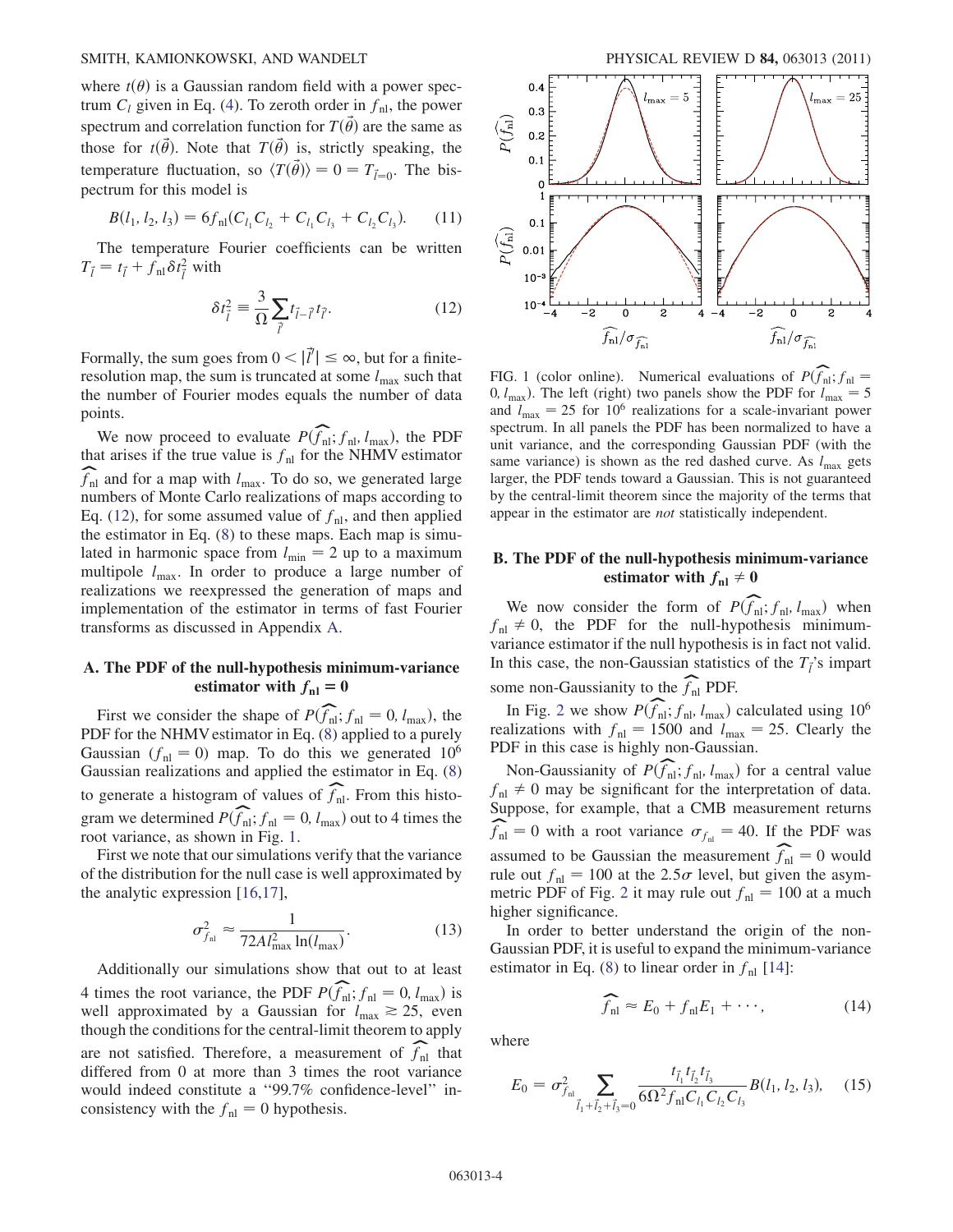

FIG. 2 (color online). The PDF  $P(\widehat{f}_{nl})$  when  $\widehat{f}_{nl} = 1500$  using Appendix B which is well fit by the function in Eq. (8) with  $l_{\text{max}} = 25$ . The upper (lower) panel  $[14.0(l_{\text{max}})^{0.433}]/[ln^{5.1}(l_{\text{max}})] \approx 4.5 ln^{-3}(l_{\$ the estimator in Eq. (8) with  $l_{\text{max}} = 25$ . The upper (lower) panel shows the PDF on a linear (log) scale. We can see that the PDF is significantly non-Gaussian with an exponential drop-off to the left of mean and a power-law to the right. We provide a fitting formula for  $P(\widehat{f}_{\text{nl}}; f_{\text{nl}}, l_{\text{max}})$  in the text.

$$
E_1 = \sigma_{f_{\rm nl}}^2 \sum_{\vec{l}_1 + \vec{l}_2 + \vec{l}_3 = 0} \frac{\delta t_{\vec{l}_1}^2 t_{\vec{l}_2} t_{\vec{l}_3}}{2\Omega^3 C_{l_1} C_{l_2} C_{l_3}} B(l_1, l_2, l_3).
$$
 (16)

Since  $E_0 \sim t^3$  and  $E_1 \sim t^4$ , it is clear that  $\langle E_0 \rangle = 0$ <br>and  $\langle E_0 E_2 \rangle = 0$  and the normalization guarantees that and  $\langle E_0 E_1 \rangle = 0$ , and the normalization guarantees that  $\langle E_1 \rangle = 1$ . Furthermore, since we have already established that  $P(\widehat{f}_{nl})$  approaches a Gaussian in the large  $l_{\text{max}}$  limit if  $f_{nl} = 0$ , we know that, to leading order, the non-Gaussian shape of  $P(\widehat{f}_{nl}; f_{nl}, l_{max})$  for  $f_{nl} \neq 0$  is being generated by  $F$ . by  $E_1$ .

Some of the statistics associated with  $E_1$  have already been explored in Ref. [14]. There it is noted that the variance of  $\widehat{f}_{n}$  is dominated by  $E_1$  in the high  $S/N$  limit leading to a slower scaling of the  $S/N$  than the  $l_{\text{max}}^{-2}$ ln<sup>-1</sup> $(l_{\text{max}})$  scaling expected if the estimator saturated<br>the Cramer-Rao bound [14]. We explored the same limit the Cramer-Rao bound [14]. We explored the same limit using our Monte Carlo realizations, as shown in Fig. 3, and found the same qualitative trend but with a different dependence on  $l_{\text{max}}$ . Reference [14] found  $\langle (\Delta E_1)^2 \rangle \propto \ln^{-2}(l_{\text{max}})$ , whereas our simulations show<br> $\langle (\Delta E_1)^2 \rangle \propto \ln^{-3}(l_{\text{max}})$ . We have checked the scaling found  $\langle (\Delta E_1)^2 \rangle \propto \ln^{-3} (l_{\text{max}})$ . We have checked the scaling found<br>with our simulations by computing the variance analytiwith our simulations by computing the variance analytically, as we further discuss in Appendix B. Figure 3 shows the agreement between our analytic calculation (solid curve) and simulations (data points).

Our simulations allow us to generate the full PDF for  $E_1$ , not just the variance. Figure 4 shows this PDF for various



FIG. 3 (color online). The dependence of  $\langle (\Delta E_1)^2 \rangle$  on  $l_{\text{max}}$ .<br>The points correspond to the results of our Monte Carlo simu-The points correspond to the results of our Monte Carlo simulations for 1000 realizations at different values of  $l_{\text{max}}$ . The solid curve shows the analytic calculation of the variance presented in Appendix B which is well fit by the function  $\langle (\Delta E_1)^2 \rangle =$ <br>[14.0(*l*)  $\frac{0.4331}{\ln 5^{3}(l)}$   $\geq 4.5 \ln^{-3}(l)$  $\left[14.0(l_{\text{max}})^{0.433}\right]/\left[ \ln^{5.1}(l_{\text{max}}) \right] \approx$ 



FIG. 4 (color online). The PDF of  $E_1$  calculated using 10<sup>6</sup> realizations. The thin solid curves correspond to  $P(E_1)$  with  $l_{\text{max}} = 25$  (green, middle curve),  $l_{\text{max}} = 50$  (purple, right curve), and  $l_{\text{max}} = 100$  (black left curve). Since the functional form of and  $l_{\text{max}} = 100$  (black, left curve). Since the functional form of the PDF for each choice of  $l_{\text{max}}$  is nearly identical, we conclude that  $P(E_1)$  approaches an asymptotic functional form in the large- $l_{\text{max}}$  limit. The thick red dashed curve corresponds to a fit to  $P(E_1)$ , accurate to  $\sim 10\%$  out to 3 times the root variance, using the fitting formula in Eq. (17) with parameter values  $x_p$  =  $-0.22$ ,  $\sigma = 0.80$ , and  $c = 0.91$ .

choices of  $l_{\text{max}}$  (thin solid lines). An important conclusion from Fig. 4 is that the shape of the PDF approaches a universal form in the  $l_{\text{max}} \gg 1$  limit. We provide a fit to the PDF (thick red dashed line) accurate to  $\sim 10\%$  (40%) the PDF (thick red dashed line), accurate to  $\sim$ 10% (40%) out to 3 (4) times the root variance, using the fitting formula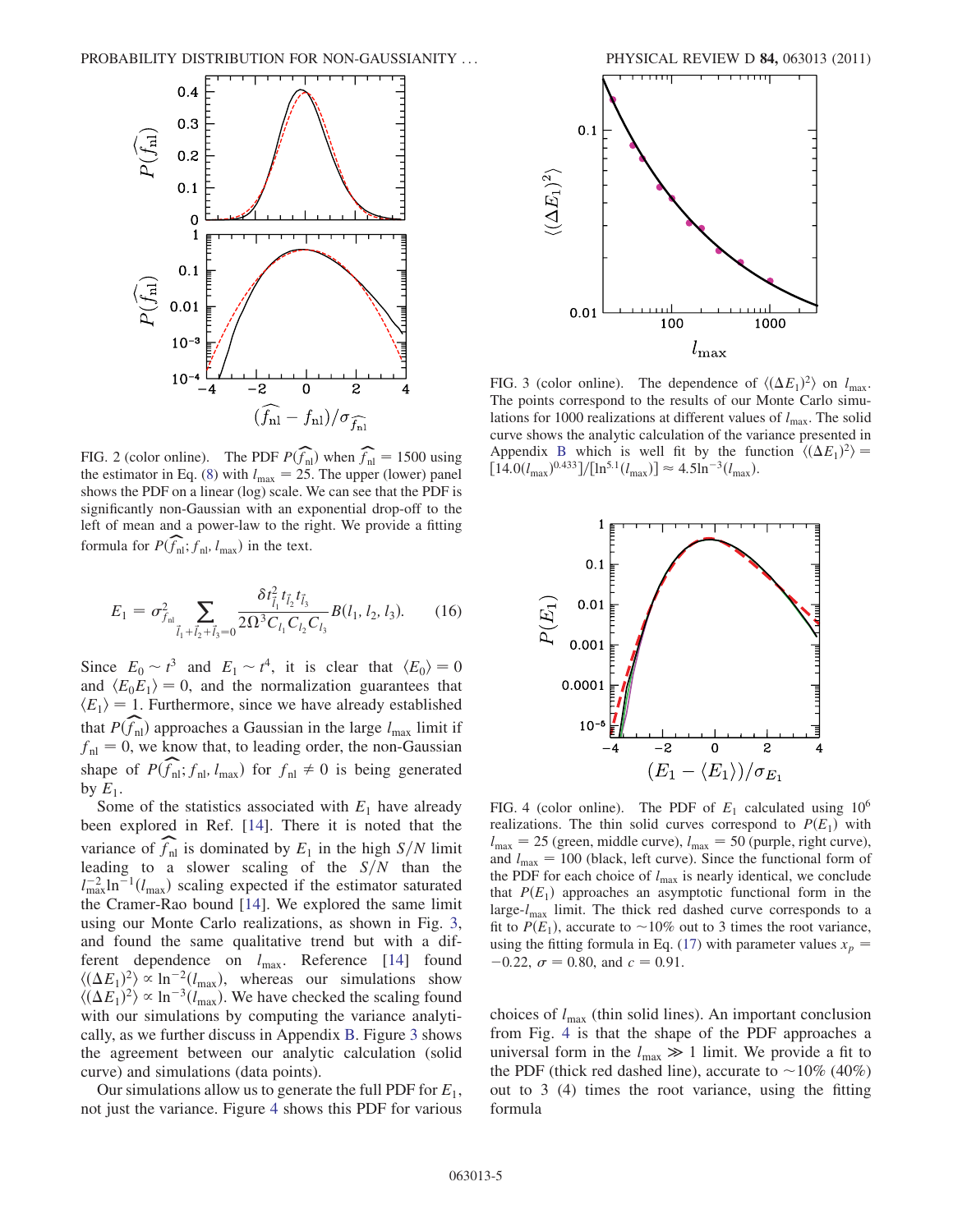$$
\log[F(x)] = N - \begin{cases} -(x - x_p)^2 / (2\sigma^2), & x \le x_p, \\ -\frac{c}{\sigma^2} (\sqrt{(x - x_p)^2 + c^2} - c), & x > x_p, \end{cases}
$$
(17)

where  $N = \sqrt{2/\pi}\sigma + c \exp[c^2/\sigma^2]K_1(c^2/\sigma^2)$  and  $K_1(x)$ <br>is a modified Bessel function of the first kind c quantifies is a modified Bessel function of the first kind,  $c$  quantifies the non-Gaussianity of the distribution (and approaches a Gaussian in the  $c \rightarrow \infty$  limit), and  $x_p$  is the value of  $(E_1 - \langle E_1 \rangle)/\sigma_{E_1}$  at the peak of the distribution. The dashed<br>red curve in Fig. 4 shows Eq. (17) with parameter values red curve in Fig. 4 shows Eq. (17) with parameter values  $x_p = -0.22$ ,  $\sigma = 0.80$ , and  $c = 0.91$ .<br>We are now in a position to write d

We are now in a position to write down a semianalytic expression for  $P(\widehat{f}_{nl}; f_{nl}, l_{max})$ , accurate to  $\sim 10\%$  (40%)<br>out to 3 (4) times the root variance as a function of f, and out to 3 (4) times the root variance, as a function of  $f_{nl}$  and  $l_{\text{max}}$ . Letting  $\sigma_0$  and  $\sigma_1$  denote the standard deviations of the distributions for E, and E. respectively we have the distributions for  $E_0$  and  $E_1$ , respectively, we have

$$
\sigma_0^2 \approx \frac{1}{72A l_{\text{max}}^2 \ln(l_{\text{max}})},\tag{18}
$$

$$
\sigma_1^2 \approx \frac{f_{\rm nl}^2}{2\ln^3(l_{\rm max})}.\tag{19}
$$

A good approximation to the PDF of  $\widehat{f}_{nl}$  is provided by the convolution of the PDF of  $F$ , and  $f$ ,  $F$ . convolution of the PDF of  $E_0$  and  $f_{nl}E_1$ :

$$
P(\widehat{f}_{\rm nl}; f_{\rm nl}, l_{\rm max}) \approx \frac{4}{9\sqrt{2\pi}\sigma_0\sigma_1} \int_{-\infty}^{\infty} G_0(\widehat{f}_{\rm nl} - x)
$$

$$
\times F([x - f_{\rm nl}]/\sigma_1) dx, \tag{20}
$$

where  $G_0(x)$  is a Gaussian with zero mean and standard deviation  $\sigma_0$  and  $F([x - f_{\text{nl}}]/\sigma_1)$  is given by Eq. (17) with  $x = -0.22$   $\sigma = 0.80$  and  $c = 0.91$  $x_p = -0.22$ ,  $\sigma = 0.80$ , and  $c = 0.91$ .<br>To obtain an analytic expression for

To obtain an analytic expression for the PDF we can approximate the convolution in Eq. (20) to write

$$
P(\widehat{f}_{\text{nl}}; f_{\text{nl}}, l_{\text{max}}) \approx \frac{2}{9} \exp\left[-\frac{X^2}{2(\sigma_0^2 + \sigma_1^2 \sigma^2)}\right] \sqrt{\frac{1}{\sigma_1^2(\sigma_0^2 + \sigma_1^2 \sigma^2)}} \left[\sigma_1 \sigma \left(1 + \text{erf}\left[\frac{\sigma_0^2 + \sigma_1 \sigma^2 (X + \sigma_1)}{\sigma_0 \sigma \sqrt{2(\sigma_0^2 + \sigma_1^2 \sigma^2)}}\right]\right)\right] + \sqrt{\sigma_0^2 + \sigma_1^2 \sigma^2} \left(1 - \text{erf}\left[\frac{c\sigma_0^2 + \sigma_1 \sigma^2 (X + \sigma_1)}{\sqrt{2}\sigma_0 \sigma_1 \sigma^2}\right]\right) \exp\left[\frac{1}{2}\left(\frac{c^2 \sigma_0^2}{\sigma_1^2 \sigma^4} + \frac{2c[X + \sigma_1 c^2]}{\sigma_1 \sigma^2} + \frac{X^2}{\sigma_0^2 + \sigma_1^2 \sigma^2}\right)\right]\right],
$$
\n(21)

where  $X = f_{nl} + x_p \sigma_1 - \widehat{f}_{nl}$ .<br>Another useful way of quantifying the non-Gaussian shape of  $P(\widehat{f}_{nl}; f_{nl}, l_{max})$  is to measure its skewness,  $\langle (\Delta \hat{f}_{nl})^3 \rangle$ , as a function of  $f_{nl}$  and  $l_{max}$ . We show this in Fig. 5 for  $f_{nl} = 100$ . An analytic fit to the skewness is  $\left(\frac{(\Delta f_{\text{nl}})^2}{\Delta f_{\text{nl}}}\right)$ , as a function of  $f_{\text{nl}}$  and  $l_{\text{max}}$ . We show this in Fig. 5 for  $f_{\text{nl}} = 100$ . An analytic fit to the skewness is given by given by

$$
\frac{\langle (\Delta f_{\text{nl}})^3 \rangle}{\sigma_{f_{\text{nl}}}^3} = \left(\frac{f_{\text{nl}}}{100}\right)^3 \left(\frac{1}{1 + 3.7 \exp[-(l_{\text{max}} - 5.1)/740]} - 0.26\right),\tag{22}
$$

with the variance of the distribution,  $\sigma_{f_{nl}}^2$ , given by

$$
\sigma_{f_{\rm nl}}^2 \approx \frac{1}{72Al_{\rm max}^2 \ln(l_{\rm max})} \bigg[ 1 + \frac{36A f_{\rm nl}^2 l_{\rm max}^2}{\ln^2(l_{\rm max})} \bigg]. \tag{23}
$$

Finally, we note that the shape of  $P(\widehat{f}_{nl}; f_{nl}, l_{max})$  departs<br>mificantly from a Gaussian when  $\sigma_0 \cong \sigma$ . This occurs significantly from a Gaussian when  $\sigma_0 \approx \sigma_1$ . This occurs<br>when when

$$
f_{\rm nl} A^{1/2} \gtrsim \frac{\ln(l_{\rm max})}{6l_{\rm max}}.\tag{24}
$$

Therefore, for the Planck satellite (i.e.,  $l_{\text{max}} = 3000$ ) the non-Gaussian features of  $P(\widehat{f}_{nl}; f_{nl}, l_{max})$  for the NHMV<br>estimator are significant if  $f \geq O(10)$ . Thus given that estimator are significant if  $f_{nl} \ge \mathcal{O}(10)$ . Thus, given that Planck is expected to measure  $f_{\text{nl}}$  with a variance  $\sigma \approx 5$ ,



FIG. 5. The skewness,  $\langle (\Delta \hat{f}_{nl})^3 \rangle$ , as a fraction of the variance of  $P(\widehat{f}_{nl}; f_{nl}, l_{max})$  as a function of  $l_{max}$  for  $f_{nl} = 100$ . We provide an analytic fitting formula in Eqs. (22) and (23) as a function of an analytic fitting formula in Eqs. (22) and (23) as a function of  $f_{\text{nl}}$  and  $l_{\text{max}}$ .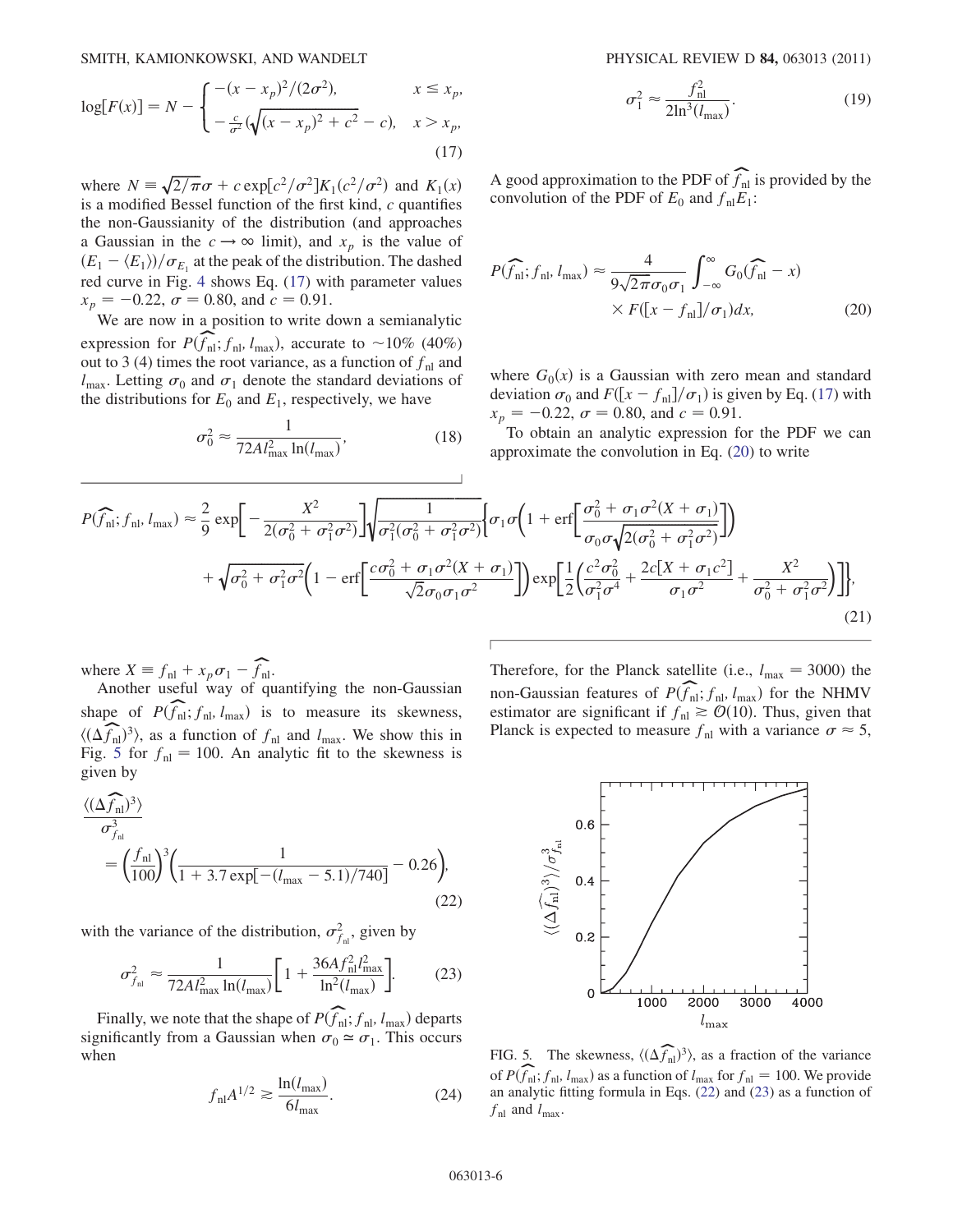these PDFs may need to be taken into account to assign a precise confidence region with Planck data.

# IV. THE PDF OF AN IMPROVED ESTIMATOR WHEN  $f_{\text{nl}} \neq 0$

As we saw in the previous section the standard (nullhypothesis) minimum-variance estimator  $\widehat{f}_{\text{nl}}$  is constructed<br>under the null hypothesis, so its variance is strictly miniunder the null hypothesis, so its variance is strictly minimized only when applied to maps with  $f_{nl} = 0$  [14]. In particular, the variance of  $\widehat{f}_{nl}$  is given in Eq. (23) so that when  $364 f^2 l^2$  (ln<sup>2</sup>(l)  $> 1$  the variance scales as the when  $36A f_{\text{nl}}^2 l_{\text{max}}^2 / \ln^2(l_{\text{max}}) \ge 1$ , the variance scales as the  $\ln^{-3}(l_{\text{max}})$  as opposed to  $l^{-2} \ln^{-1}(l_{\text{max}})$ . This indicates that  $\ln^{-3}(l_{\text{max}})$ , as opposed to  $l_{\text{max}}^{-2}\ln^{-1}(l_{\text{max}})$ . This indicates that when  $f_+\neq 0$  there may be other estimators with smaller when  $f_{nl} \neq 0$  there may be other estimators with smaller variances.

For a flat sky and under the Sachs-Wolfe approximation, Ref. [14] introduced an improved estimator for  $f_{nl} \neq 0$ which has a variance that continues to decrease as  $1/[l_{\text{max}}^2 \ln(l_{\text{max}})]$  in the high signal-to-noise limit. To achieve this scaling they introduced a realizationachieve this scaling they introduced a realizationdependent normalization,

$$
\mathcal{N} = \sigma_{f_{\text{nl}}}^2 \sum_{\vec{l}_1 + \vec{l}_2 + \vec{l}_3 = 0} \frac{\chi_{\vec{l}_1} T_{\vec{l}_2} T_{\vec{l}_3}}{2C_{l_1} C_{l_2} C_{l_3}} B(l_1, l_2, l_3), \qquad (25)
$$

where

$$
\chi_{\vec{l}} \equiv \sum_{\vec{k}} T_{\vec{l}-\vec{k}} T_{\vec{k}}.\tag{26}
$$

By construction  $\langle \mathcal{N} \rangle = 1$ . They then define a new estimator constructed under the non-null hypothesis:

$$
\widehat{f}_{\text{nl}}^n \equiv \frac{\widehat{f}_{\text{nl}}}{\mathcal{N}}.\tag{27}
$$

To explore the properties of the PDF of  $\widehat{f}_{nl}^n$ , we expand the normalization as  $\mathcal{N} \approx \mathcal{N}_0 + f \cdot \mathcal{N}_1 + \cdots$  and write normalization as  $\mathcal{N} \approx \mathcal{N}_0 + f_{\text{nl}} \mathcal{N}_1 + \cdots$  and write

$$
\widehat{f}_{\rm nl}^n \approx \frac{E_0}{\mathcal{N}_0} + f_{\rm nl} \frac{E_1 \mathcal{N}_0 - E_0 \mathcal{N}_1}{\mathcal{N}_0^2} + \cdots,
$$
 (28)

$$
\equiv \mathcal{E}_0 + f_{\rm nl} \mathcal{E}_1 + \cdots. \tag{29}
$$

In order to determine the shape of  $P(\widehat{f}_{nl}^n)$ , we computed  $\mathcal{E}_c$  and  $P(\mathcal{E}_c)$  for various values of  $l$ . We found as in  $P(\mathcal{E}_0)$  and  $P(\mathcal{E}_1)$  for various values of  $l_{\text{max}}$ . We found, as in the  $\widehat{f}_{nl}$  case, that these PDFs approach asymptotic shapes in the  $l \gg 1$  limit. We show these PDFs in Fig. 6 deter the  $l_{\text{max}} \gg 1$  limit. We show these PDFs in Fig. 6 deter-<br>mined by 10<sup>6</sup> realizations for  $l = 25$ . It is clear that mined by 10<sup>6</sup> realizations for  $l_{\text{max}} = 25$ . It is clear that  $P(\mathcal{E}_0)$  is very well approximated by a Gaussian, whereas  $P(\mathcal{E}_1)$  has significant non-Gaussian wings. As in the  $P(\widehat{f}_{nl})$ case, this implies that the level of non-Gaussianity in  $P(\widehat{f}_{nl}^n)$ is significant only when the ratio  $f_{nl}^2 \langle (\Delta \mathcal{E}_1)^2 \rangle / \langle (\Delta \mathcal{E}_0)^2 \rangle \gtrsim 1$ . Our simulations show

$$
\langle (\Delta \mathcal{E}_0)^2 \rangle \approx \frac{1}{72A l_{\text{max}}^2 \ln(l_{\text{max}})},\tag{30}
$$



FIG. 6 (color online). The PDF  $P(\mathcal{E}_0)$  (left panels) and  $P(\mathcal{E}_1)$ (right panels) for  $l_{\text{max}} = 25$  determined with 10<sup>6</sup> non-Gaussian realizations. The top panels show the PDF on a linear scale; the bottom panels show the PDF on a log scale. We have confirmed that the shape of the PDF is unchanged for larger values of  $l_{\text{max}}$ . The PDF of  $\mathcal{E}_0$  (left panels) is well approximated by a Gaussian. However, the PDF of the first-order correction  $\mathcal{E}_1$  (right panels) has significant non-Gaussian wings. This implies that the full PDF of  $\widehat{f}_{nl}^n$  is also non-Gaussian, even if the true value of  $f_{nl}$ <br>matches that assumed in the construction of the CSZ estimator matches that assumed in the construction of the CSZ estimator. Quantitatively, however, the level of non-Gaussianty will be small for Planck, as the variance of  $\mathcal{E}_1$  is  $\langle (\Delta \mathcal{E}_1)^2 \rangle \approx 9 \ln^2 (I - )/(I^3)$  $9\ln^2(l_{\text{max}})/(l_{\text{max}}^3)$ .

$$
\langle (\Delta \mathcal{E}_1)^2 \rangle \approx \frac{\ln^2(l_{\text{max}})}{l_{\text{max}}^3},\tag{31}
$$

so that the PDF will be significantly non-Gaussian when

$$
f_{\rm nl} A^{1/2} \gtrsim \frac{1}{3} \left[ \frac{l_{\rm max}}{8 \ln(l_{\rm max})} \right]^{1/2}.
$$
 (32)

Therefore, for Planck (with  $l_{\text{max}} = 3000$ )  $P(\widehat{f}_{nl}^n; f_{nl}, l_{\text{max}})$ <br>will be significantly non-Gaussian only if  $f = \mathcal{O}(1000)$ will be significantly non-Gaussian only if  $f_{nl} \geq O(1000)$ .<br>Since this has already been ruled out by observations Since this has already been ruled out by observations [9,10], we conclude that  $P(\widehat{f}_{nl}^n; f_{nl}, l_{max})$  will be effectively Gaussian.

#### V. DISCUSSION

Here we have argued that the PDF for non-Gaussianity estimators cannot be assumed to be Gaussian, since the number of triplets used to construct these estimators may greatly exceed the number  $N_{pix}$  of measurements. The 99.7% confidence-level interval cannot safely be assumed to be 3 times the 66.5% confidence-level interval. We found, however, that the standard minimum-variance estimator  $\widehat{f}_{nl}$  constructed under the null hypothesis is well approximated by a Gaussian distribution in the  $l_{\text{max}} \gg 1$ limit if the null hypothesis is correct (i.e., when applied to purely Gaussian maps).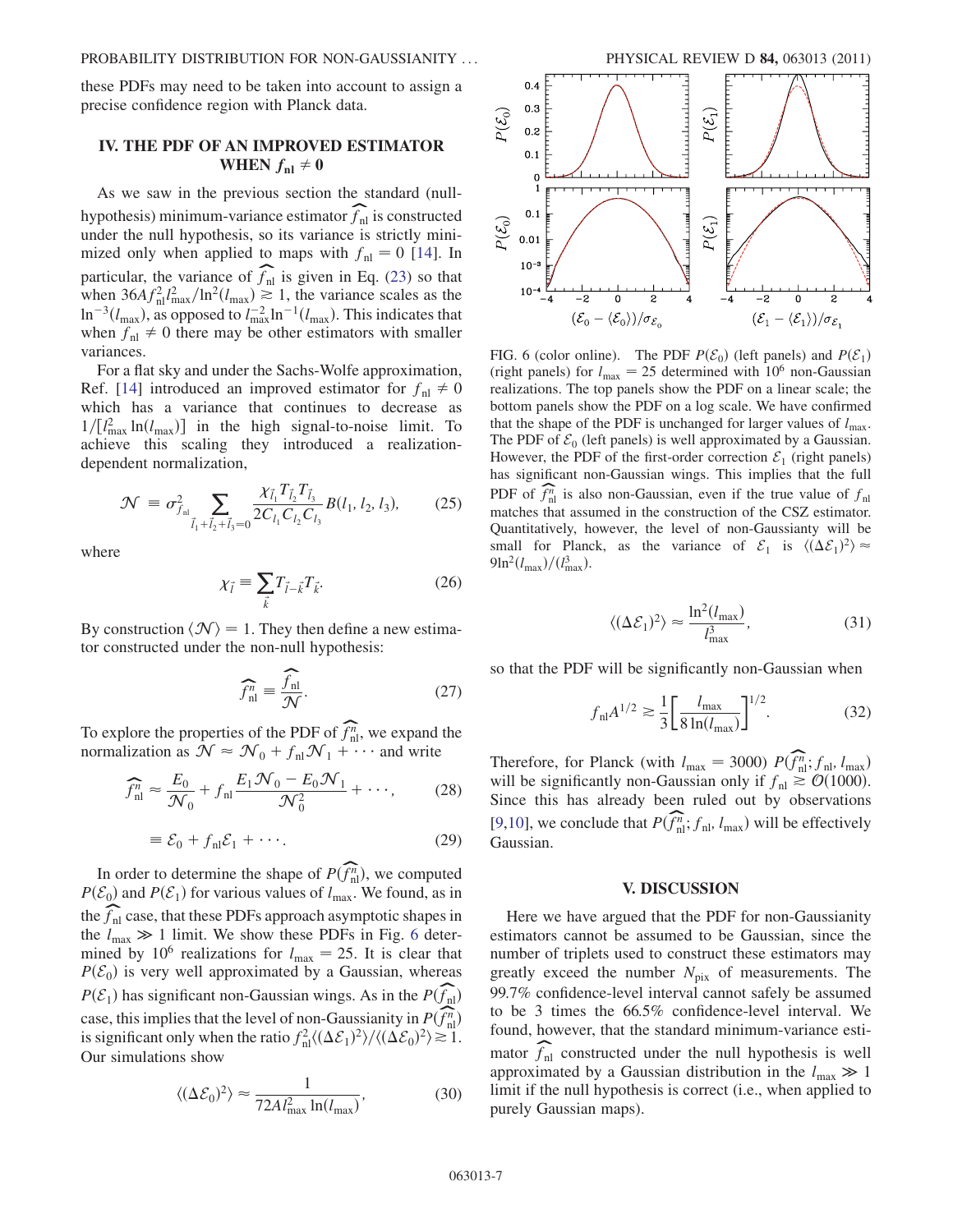We then calculated the same PDF  $P(\widehat{f}_{nl})$  under the nothesis that the true value of f, is nonzero. We found hypothesis that the true value of  $f_{nl}$  is nonzero. We found<br>that the PDE is non-Gaussian in this case, skewed to large that the PDF is non-Gaussian in this case, skewed to large  $\widehat{f}_{\text{nl}}$  if  $f_{\text{nl}} > 0$  and vice versa for  $f_{\text{nl}} < 0$ . The PDF for small positive or for negative  $\widehat{f}_{nl}$  is significantly smaller for  $f_{nl} > 0$  than the Gaussian PDF with the same variance. Thus, for example, if the NHMV estimator gives  $\widehat{f}_{nl} > 0$ , it may actually rule out  $f_{nl} = 0$  with a smaller statistical may actually rule out  $f_{nl} = 0$  with a smaller statistical significance than would be inferred assuming a Gaussian distribution of the same variance. For Planck (with  $l_{\text{max}} \approx 3000$ ) we find that the non-Gaussian shape of  $P(\widehat{f}_{nl})$  is significant if  $f_{nl} \geq \mathcal{O}(10)$ . Thus, the non-<br>Gaussian shape of the PDF may need to be taken into Gaussian shape of the PDF may need to be taken into account, even in the case of a null result, to assign a precise 99.7% confidence-level upper (or lower, for  $f_{nl} < 0$ ) limit to  $f_{nl}$ . We also provide, in Eq. (21), an analytic fit to these PDFs.

The non-Gaussian shape of  $P(\widehat{f}_{nl})$  when  $f_{nl} \neq 0$  is ac-<br>mpanied by a variance that decreases only logarithmicompanied by a variance that decreases only logarithmically with increasing  $l_{\text{max}}$ . Because of this, Ref. [14] constructed an improved estimator under the  $f_{nl} \neq 0$  hypothesis with a variance that saturates the Cramer-Rao bound and continues to decrease as  $1/[l_{\text{max}}^2 \log(l_{\text{max}})]$ . We found that for observationally allowed values of f, this found that for observationally allowed values of  $f_{nl}$  this improved estimator has a PDF that is well approximated by a Gaussian shape. However, this estimator has only been defined under the Sachs-Wolfe approximation and it is not immediately clear how it should be generalized to be applied to actual data. An alternative, Bayesian, approach to measuring  $f_{nl}$  which also saturates the Cramer-Rao bound in the presence of  $f_{nl} \neq 0$  is presented in Ref. [15].

The results presented here are made within the flat-sky, Sachs-Wolfe approximation. As such our conclusions should be taken as an order of magnitude estimate of  $P(\widehat{f}_{nl})$  calculated on the full sky and with the full transfer<br>function (see Ref. 141 for a further discussion). However function (see Ref. [14] for a further discussion). However, we note that a comparison between the exact and approximate scaling of the signal-to-noise ratio with  $l_{\text{max}}$  shows the agreement to be better than an order of magnitude [16].

We have restricted our attention to the bispectrum in the local model, but the PDF must be similarly determined for the non-Gaussianity parameter for bispectra with other shape dependences, e.g., the equilateral model [19,20] or that which arises with self-ordering scalar fields [21]. It should also be interesting to explore the PDF for maximum likelihood, rather than quadratic, estimators (see, e.g., Ref. [14]). Ultimately, a variety of experimental effects and more precise power spectra and bispectra, rather than the Sachs-Wolfe-limit quantities used here, will need to be included in interpreting the results of realistic experiments.

There is also interest in using higher-order correlation functions to measure  $f_{nl}$  from CMB maps. Our arguments should apply also to these higher-order correlation functions, such as the trispectrum, etc. For example, the

estimator for the amplitude of the  $n$ -point correlation function (e.g.,  $n = 3$  for the bispectrum,  $n = 4$  for the trispectrum, etc.), will be constructed from  $\sim N_{\text{pix}}^{(n-1)}/n!$ combinations of  $n$  pixels, and this number of combinations scales even more rapidly with  $N_{pix}$  than that for the bispectrum. Thus, although the signal-to-noise ratio scales more rapidly with  $N_{pix}$  for these higher-order correlation functions than that for the bispectrum [17,22,23], concerns about the PDF for these estimators should be even more serious than for the bispectrum. It will thus be necessary to understand the PDF for these higher-order estimators to confidently forecast the statistical significance of measurements [24].

## ACKNOWLEDGMENTS

We thank D. Babich, C. Hirata, and I. Wehus for useful discussions. T. L. S. is supported by the Berkeley Center of Cosmological Physics. M. K. thanks the Miller Institute for support and the Department of Physics at the University of California for hospitality, where part of this work was completed. M. K. was supported at Caltech by DoE DE-FG03-92-ER40701, NASA NNX10AD04G, and the Gordon and Betty Moore Foundation. B. D. W. was supported by NASA/JPL Subcontract No. 1413479, and NSF Grants No. AST 07-08849, No. AST 09-08693 ARRA, and No. AST 09-08902 during this work.

# APPENDIX A: COMPUTING NON-GAUSSIANITY ESTIMATORS USING FAST FOURIER TRANSFORMS (FFT)

We are interested in using Monte Carlo simulations to determine the shape of the PDF of  $\widehat{f}_{nl}$  as a function of the function of the function of the function of  $f_{nl}$  as a function of pixels meafiducial choice of  $f_{nl}$  and the number  $N_{pix}$  of pixels mea-<br>sured in a given observation. Applying the estimator in sured in a given observation. Applying the estimator in Eq. (8) to the local-model bispectrum [Eq. (11)] it can be rewritten

$$
\widehat{f}_{\rm nl} = \sigma_{f_{\rm nl}}^2 \sum_{\vec{l}_1 + \vec{l}_2 + \vec{l}_3 = 0} \frac{T_{\vec{l}_1} T_{\vec{l}_2} T_{\vec{l}_3}}{\Omega^2 C_{l_3}}.
$$
\n(A1)

The estimator in Eq. (A1) takes  $N_{\text{pix}}^2$  operations to evaluate. Since current CMB observations have  $N_{\text{pix}} \sim 10^6$  this estimator would take a prohibitively long time to evaluate for a significant number of realizations, especially since we are interested in probing the shape of the PDF far into the tail of the distribution ( $\sim$  3–4 $\sigma$ ).<br>As discussed at length in R

As discussed at length in Ref. [25] this is even more of a problem when measuring non-Gaussianity on the full sky where the number of operations scales as  $N_{\text{pix}}^{5/2}$ . In order to make the problem tractable Ref. [25] rewrites  $\widehat{f}_{nl}$  in terms of real-space quantities reducing the number of operations of real-space quantities reducing the number of operations to  $N_{\text{pix}}^{3/2}$ .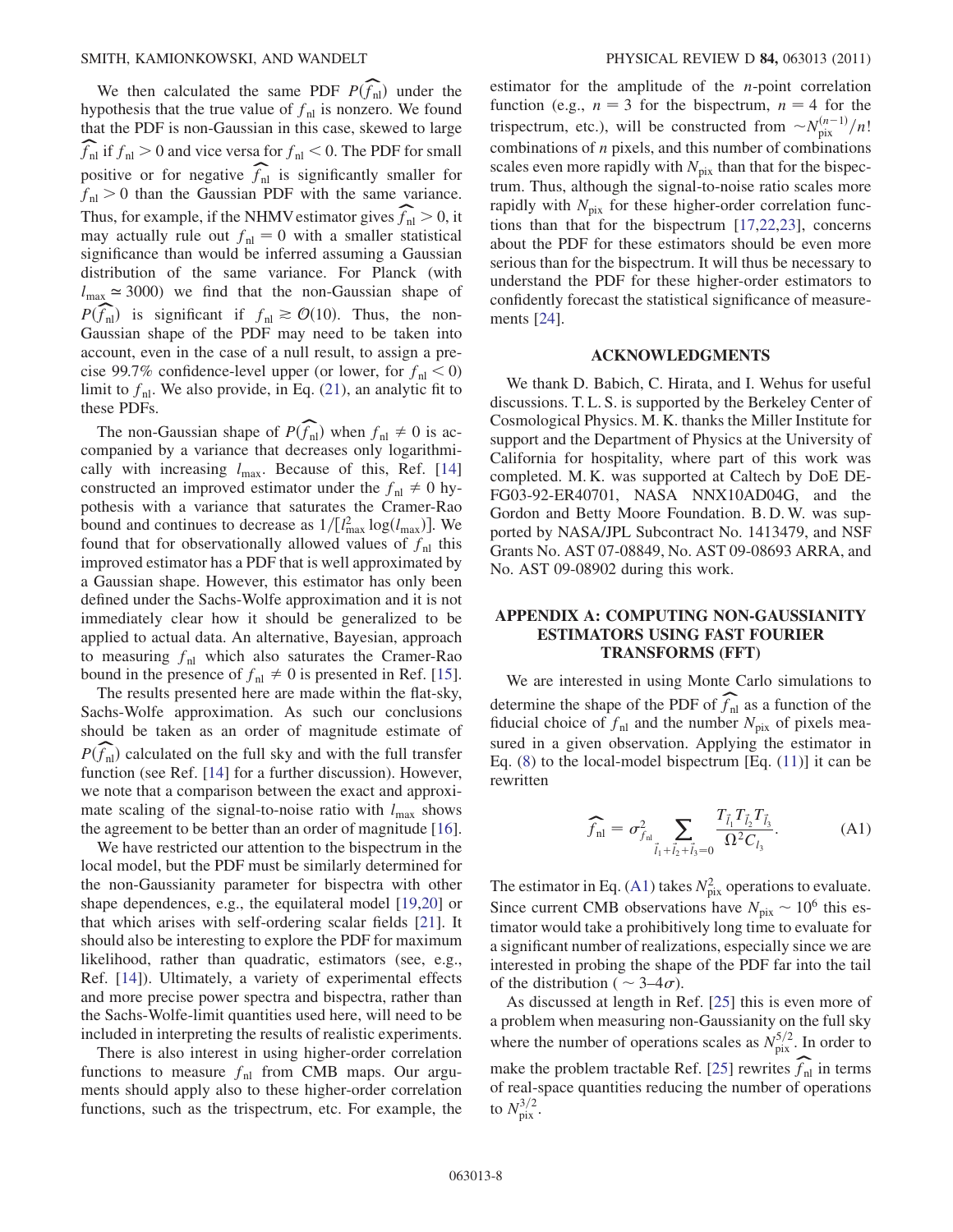We can do the same for  $\widehat{f}_{nl}$  in the flat-sky approximation. Noting that

$$
\delta_{\vec{l}_1 + \vec{l}_2 + \vec{l}_3,0} = \int \frac{d^2 \theta}{\Omega} e^{i \vec{\theta} \cdot (\vec{l}_1 + \vec{l}_2 + \vec{l}_3)}, \tag{A2}
$$

and writing

$$
A(\vec{\theta}) = \frac{1}{\Omega} \sum_{\vec{l}} e^{i\vec{l}\cdot\vec{\theta}} T_{\vec{l}} \tag{A3}
$$

$$
B(\vec{\theta}) = \frac{1}{\Omega} \sum_{\vec{l}} e^{i\vec{l} \cdot \vec{\theta}} \frac{T_{\vec{l}}}{C_l},
$$
 (A4)

 $f_{nl}$  can be written

$$
\widehat{f}_{\rm nl} = \Omega \sigma_{f_{\rm nl}}^2 \int \frac{d^2 \theta}{\Omega} A^2(\vec{\theta}) B(\vec{\theta}). \tag{A5}
$$

Next, in order to compute the integral in Eq. (A5) we use the Nyquist sampling theorem and the fact that both  $A(\vec{\theta})$ and  $B(\vec{\theta})$  have finite Fourier spectra (truncated at a maximum frequency  $l_{\text{max}}$ ). This allows us to rewrite the integral as a discrete sum

$$
\widehat{f}_{\rm nl} = \frac{\Omega \sigma_{f_{\rm nl}}^2}{N^2} \sum_{i=1}^N \sum_{j=1}^N A^2 \left( 2\pi \frac{i-1}{N}, 2\pi \frac{j-1}{N} \right) \times B \left( 2\pi \frac{i-1}{N}, 2\pi \frac{j-1}{N} \right), \tag{A6}
$$

where  $N \equiv 2(2l_{\text{max}} + 1)$ .

Since Eqs. (A3) and (A4) are discrete inverse Fourier transforms we can use a fast Fourier transform (FFT) algorithm so that the number of operations scale as  $N_{\text{pix}} \ln(N_{\text{pix}})$ .<br>We can us

We can use the same computational trick when evaluating the non-Gaussian contribution for each realization by also employing a forward FFT in order to compute the convolution in Eq. (12).

### APPENDIX B: ANALYTIC CALCULATION OF  $\langle (\Delta E_1)^2$  $\overline{a}$

In order to verify that our simulations are correct we performed an analytic calculation of the variance of  $E_1$ [Eq. (16)] defined by

$$
E_1 = \sigma_{f_{\rm nl}}^2 \sum_{\vec{l}_1 + \vec{l}_2 + \vec{l}_3 = 0} \frac{\delta t_{\vec{l}_1}^2 t_{\vec{l}_2} t_{\vec{l}_3}}{2C_{l_1} C_{l_2} C_{l_3}} B(l_1, l_2, l_3).
$$
 (B1)

A straightforward but tedious calculation shows that the variance is given by

$$
\langle (\Delta E_1)^2 \rangle = 9\sigma_{f_{\text{nl}}}^4 (A_1 + 8A_2 + A_3 + 4A_4), \tag{B2}
$$

where

$$
A_1 = \sum_{\{\vec{l}\},\{\vec{k}\}} \frac{B(l)}{C_{l_1}} \frac{B(k)}{C_{k_1}} \delta_{\vec{l}_1 + \vec{k}_1,0}, \tag{B3}
$$

$$
A_2 = \sum_{\{\vec{l}\},\{\vec{k}\}} \frac{B(l)}{C_{l_1}} \frac{B(k)}{C_{k_1}} \delta_{\vec{l}_3 + \vec{k}_3,0'} \tag{B4}
$$

$$
A_3 = \sum_{\{\vec{l}\}} \frac{B(l)^2}{C_{l_1}^2 C_{l_2} C_{l_3}} \sum_{|\vec{m}|=1}^{l_{\text{max}}} C_{|\vec{l}_1 - \vec{m}|} C_m, \tag{B5}
$$

$$
A_4 = \sum_{\{\vec{l}\},\{\vec{k}\}} \frac{B(l)B(k)}{C_{l_1}C_{k_1}C_{k_3}} C_{|\vec{l}_1 + \vec{k}_2|} \delta_{l_3 + k_3,0}, \tag{B6}
$$

where  $\{\vec{l}\}\$ indicates the sum is over  $\vec{l}_1 + \vec{l}_2 + \vec{l}_3 = 0$  and  $B(l) \equiv B(l_1, l_2, l_3)$ . Computing these terms as a function of  $l_{\text{max}}$  we find that the variance is well fit by the function

$$
\langle (\Delta E_1)^2 \rangle = \frac{14.0 l_{\text{max}}^{0.433}}{\ln^{5.1} (l_{\text{max}})}.
$$
 (B7)

In Fig. 3 we show how that this analytic calculation of the  $\langle (\Delta E_1)^2 \rangle$  is reproduced by the results of the Monte Carlo simulations simulations.

- [1] A. H. Guth and S. Y. Pi, [Phys. Rev. Lett.](http://dx.doi.org/10.1103/PhysRevLett.49.1110) 49, 1110 (1982); A. A. Starobinsky, Phys. Lett. 117B[, 175 \(1982\)](http://dx.doi.org/10.1016/0370-2693(82)90541-X); J. M. Bardeen, P. J. Steinhardt, and M. S. Turner, [Phys. Rev. D](http://dx.doi.org/10.1103/PhysRevD.28.679) 28[, 679 \(1983\)](http://dx.doi.org/10.1103/PhysRevD.28.679).
- [2] T. Falk, R. Rangarajan, and M. Srednicki, [Astrophys. J.](http://dx.doi.org/10.1086/186707) 403[, L1 \(1993\);](http://dx.doi.org/10.1086/186707) A. Gangui et al., [Astrophys. J.](http://dx.doi.org/10.1086/174421) 430, 447 [\(1994\)](http://dx.doi.org/10.1086/174421); A. Gangui, Phys. Rev. D 50[, 3684 \(1994\)](http://dx.doi.org/10.1103/PhysRevD.50.3684); J. M. Maldacena, [J. High Energy Phys. 05 \(2003\) 013;](http://dx.doi.org/10.1088/1126-6708/2003/05/013) V. Acquaviva, N. Bartolo, S. Matarrese, and A. Riotto, Nucl. Phys. B667[, 119 \(2003\);](http://dx.doi.org/10.1016/S0550-3213(03)00550-9) D. Babich, P. Creminelli, and M. Zaldarriaga, [J. Cosmol. Astropart. Phys. 08 \(2004\)](http://dx.doi.org/10.1088/1475-7516/2004/08/009)

[009](http://dx.doi.org/10.1088/1475-7516/2004/08/009); P. Creminelli et al., [J. Cosmol. Astropart. Phys. 05](http://dx.doi.org/10.1088/1475-7516/2006/05/004) [\(2006\) 004](http://dx.doi.org/10.1088/1475-7516/2006/05/004); [03 \(2007\) 005.](http://dx.doi.org/10.1088/1475-7516/2007/03/005)

- [3] X. c. Luo, [Astrophys. J.](http://dx.doi.org/10.1086/187367) 427, L71 (1994); L. Verde et al., [Mon. Not. R. Astron. Soc.](http://dx.doi.org/10.1046/j.1365-8711.2000.03191.x) 313, 141 (2000); E. Komatsu and D. N. Spergel, Phys. Rev. D 63[, 063002 \(2001\).](http://dx.doi.org/10.1103/PhysRevD.63.063002)
- [4] N. Bartolo, E. Komatsu, S. Matarrese, and A. Riotto, [Phys.](http://dx.doi.org/10.1016/j.physrep.2004.08.022) Rep. 402[, 103 \(2004\).](http://dx.doi.org/10.1016/j.physrep.2004.08.022)
- [5] T. J. Allen, B. Grinstein, and M. B. Wise, [Phys. Lett. B](http://dx.doi.org/10.1016/0370-2693(87)90343-1) 197[, 66 \(1987\);](http://dx.doi.org/10.1016/0370-2693(87)90343-1) L. A. Kofman and D. Y. Pogosian, [Phys.](http://dx.doi.org/10.1016/0370-2693(88)90109-8) Lett. B 214[, 508 \(1988\)](http://dx.doi.org/10.1016/0370-2693(88)90109-8); D. S. Salopek, J. R. Bond, and J. M. Bardeen, Phys. Rev. D 40[, 1753 \(1989\)](http://dx.doi.org/10.1103/PhysRevD.40.1753); A. D. Linde